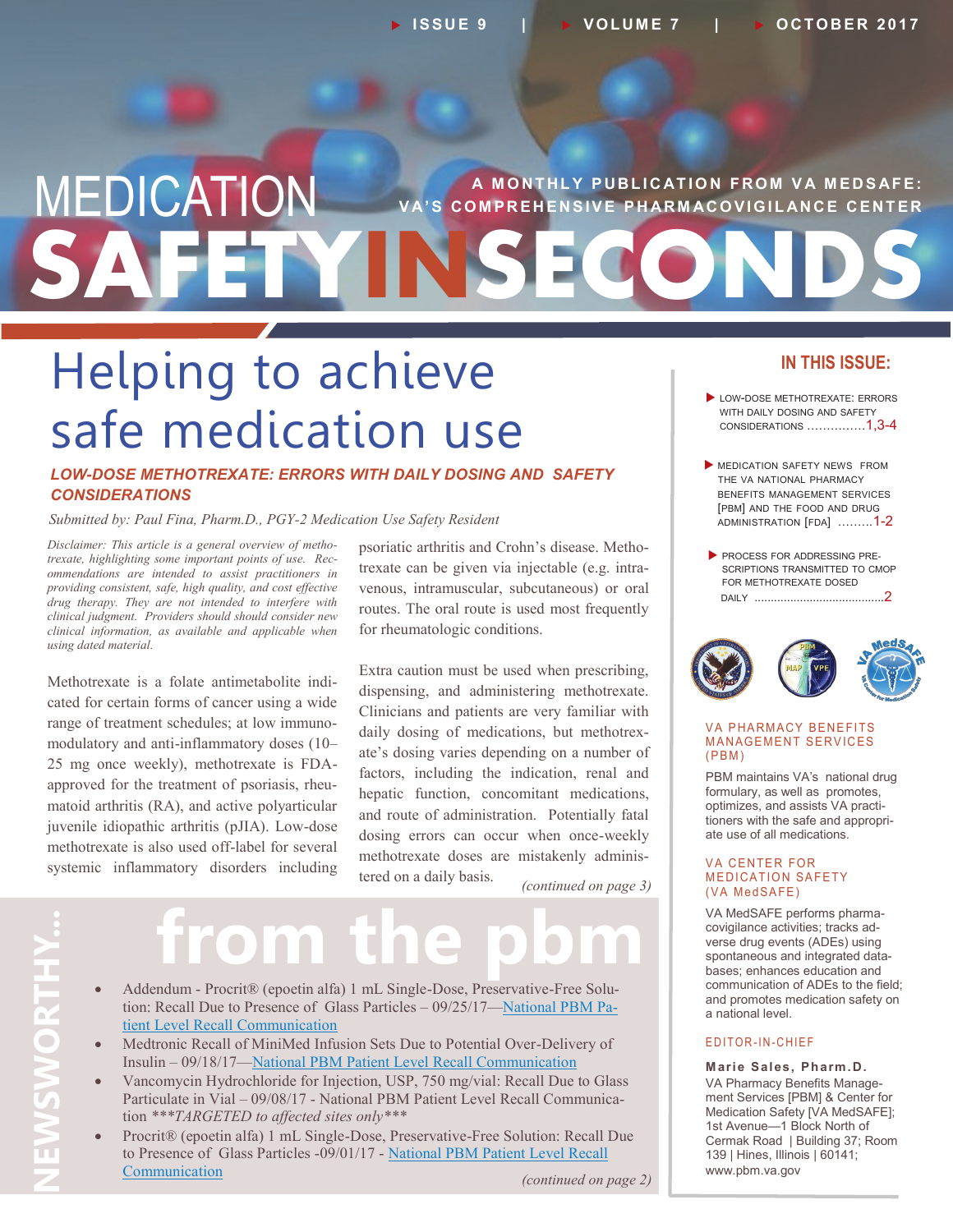### **from the fda HEPATIC IMPAIRMENT**  *(continued from page 1)*

### [FDA warns about serious liver injury with Ocaliva \(obeticholic acid\) for rare chronic liver disease](https://www.fda.gov/Drugs/DrugSafety/ucm576656.htm) 9/21/2017

Obeticholic acid (Ocaliva) was approved by the Food and Drug Administration (FDA) in May 2016 for the treatment of primary biliary cholangitis. On  $9/21/2017$ , the FDA issued a warning that obeticholic acid is being incorrectly dosed in some patients with moderate to severe hepatic impairment. In patients with normal hepatic function, obeticholic acid is dosed 5mg once **daily** and increased to 10mg **daily** depending on the patient's response. Patients with moderate or severe hepatic impairment (Child-Pugh class B or C) should initially be treated with obeticholic acid 5mg once **weekly** and may be increased to 10mg twice **weekly** (at least 3 days apart) based on response and tolerability. A higher frequency of doses increases a patient's risk of serious liver injury and death. In the 13 months after the approval of obeticholic acid, the FDA received reports of nineteen cases of death and eleven cases of serious liver injury associated with its use. Eight cases of death provided information about the patient's cause of death. In seven of eight of those cases, patients with moderate to severe hepatic impairment received Ocaliva 5mg daily instead of the recommended dose. Six of the eleven patients with severe liver injury were also associated with incorrect dosing in patients with moderate to severe hepatic impairment. Of these six, three died, which were included in the aforementioned nineteen deaths.

FDA recommends that healthcare professionals:

- Determine the patient's baseline liver function prior to initiation of obeticholic acid.
- Monitor frequently for disease progression and liver injury (worsening liver function inconsistent with the patient's extent of disease).
- Discontinue if liver injury is suspected. Weigh benefits versus risks if considering re-initiation of treatment.
- Educate patient on the potential symptoms of liver injury, such as new or worsening fatigue, diarrhea, weight loss, abdominal pain, decreased appetite, nausea and vomiting.

### Getting the most from our safety surveillance *PROCESS FOR ADDRESSING PRESCRIPTIONS TRANSMITTED TO CMOP FOR METHOTREXATE DOSED DAILY*

*Submitted by: Paul Fina, Pharm.D., PGY-2 Medication Use Safety Resident*

In June 2017, a production floor pharmacist at VA's Consolidated Mail Outpatient Pharmacy (CMOP) identified a 30-day prescription for oral methotrexate 2.5 milligrams (mg) with the sig "Take 4 tablets by mouth twice a day" and a quantity of 240 tablets. CMOP cancelled back the prescription to the VA medical center (VAMC) requesting verification of the medication and dose. Subsequently, the prescription's directions were changed and a new prescription was issued by the VAMC which was transmitted to CMOP. This incident prompted further review by CMOP. The CMOP Data Analytics Resource Team (DART) queried CMOP's Central Database and found that 50,102 prescriptions for methotrexate 2.5 mg tablets had been transmitted to CMOP between March 23, 2017 and August 23, 2017. Using verbiage in the sig that indicated daily use, such as "daily" or "every day," a total of 12 methotrexate prescriptions were identified for review. Of these 12 prescriptions, 11 were dispensed and 1 was cancelled back to the VAMC for review of dosing appropriateness.

DART now runs daily reports to identify all prescription orders transmitted to CMOP for methotrexate oral and injectable. Any prescription identified with sig verbiage for daily use is re-

viewed by a pharmacist and cancelled back to the VAMC for review to determine if the methotrexate dosing is appropriate. CMOP provides details on these cancelled prescriptions to the respective transmitting facilities and asks these medical centers to verify appropriate use and conduct follow-up as needed. CMOP continues to make improvements to this process. Updates will be provided in a future issue.

Product labeling documents overdose of methotrexate from accidental daily administration instead of weekly (single or divided doses). Exposure to more than the recommended dose of methotrexate increases risks of significant toxicities to patients including, but not limited to, gastrointestinal reactions, myelosuppression, renal toxicity, hepatotoxicity, infections, and even death. Safeguards to assure appropriate methotrexate dosing can help to prevent harm. See article addressing *Low-Dose Methotrexate: Errors with Daily Dosing and Safety Considerations* on pages 1, 3, and 4 for more details on how to lower this risk.

#### **REFERENCES:**

<sup>1.</sup> Internal CMOP data.

<sup>2.</sup> Methotrexate Tablets, USP [package insert]. Hunstsville, AL: DAVA Pharmaceuticals, Inc., a Subsidiary of Qualitest Pharmaceuticals; January 2016.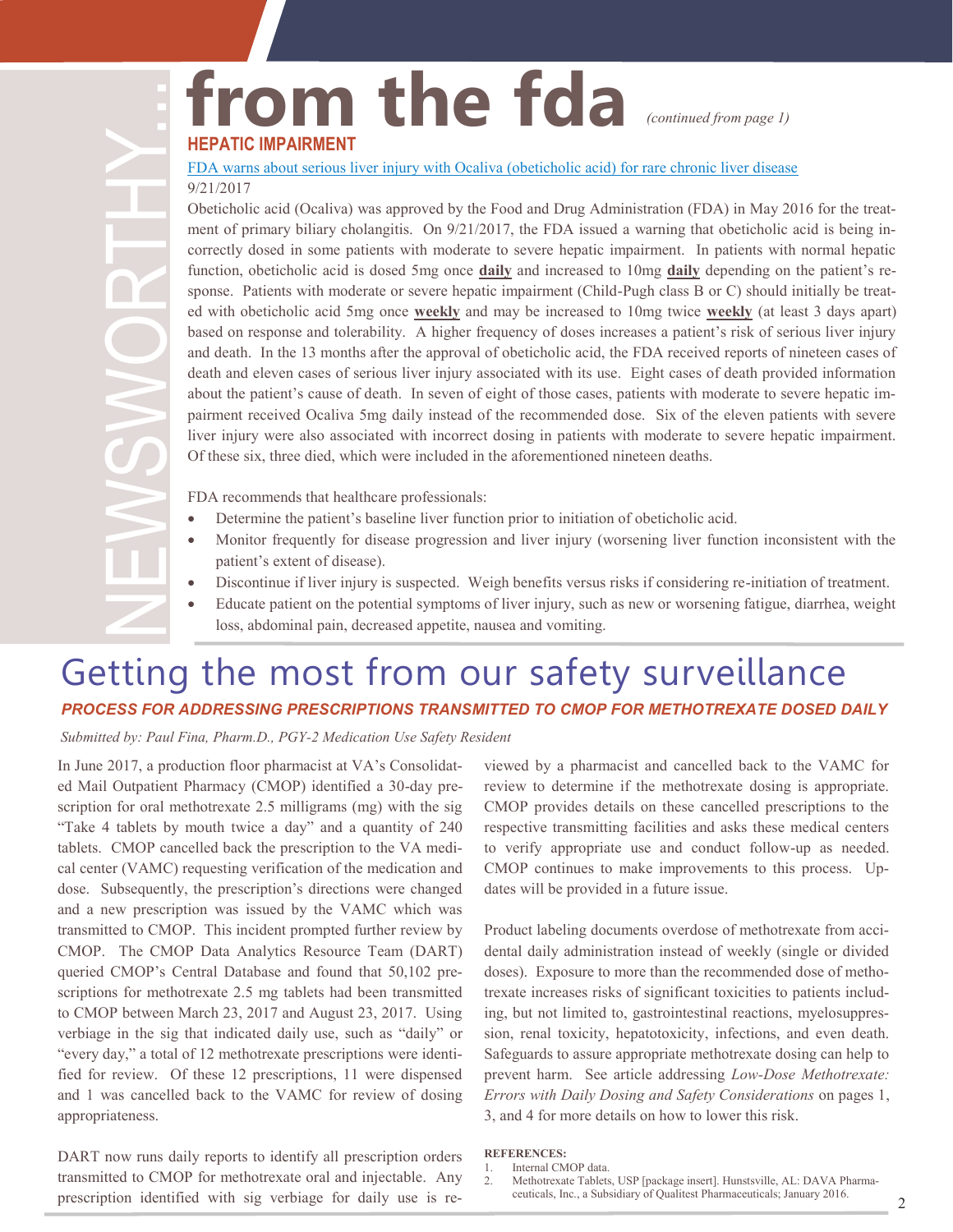### Helping to achieve safe medication use

### *LOW-DOSE METHOTREXATE: ERRORS WITH DAILY DOSING AND SAFETY CONSIDERATIONS*

### *(continued from page 1)*

Daily dosing of methotrexate increases the risk of severe side effects such as myelosuppression, renal toxicity, hepatotoxicity, infections, and pneumonitis. Toxic effects can occur at all doses, but dose is a key risk factor for serious adverse drug events. In addition to dose and frequency of administration, other risk factors that may increase the potential for methotrexate toxicity include ascites, pleural effusion, hypoalbuminemia, radiotherapy, and drug interactions. Concomitant nonsteroidal antiinflammatory drugs, proton pump inhibitors, salicylates, phenytoin, sulfonamides, tetracycline, and penicillins can all increase blood concentrations of methotrexate. Product labelling recommends close monitoring for bone marrow, liver, lung, and kidney toxicities with measurements of complete blood count with differential, serum creatinine, and liver function tests, at baseline and repeated at regular intervals during therapy.

The Institute for Safe Medication Practices (ISMP) has reported harmful or fatal errors with low-dose oral methotrexate in more than 50 of their newsletters since 1996, with most errors involving accidental daily dosing of oral methotrexate intended for weekly administration. For example, a patient died after misunderstanding the prescription directions to take 2.5 milligrams (mg) every 12 hours for three doses each week and instead took methotrexate 2.5 mg every 12 hours for six consecutive days. Another patient died after mistaking "take 10 mg every Monday" for "take 10 mg every morning." In a case of provider error, a patient was prescribed 7.5 mg daily for 2 weeks then 10 mg daily thereafter; this resulted in hospitalization. There are also many instances of transcription errors in which a patient was prescribed weekly dosing but received a prescription bottle labeled with daily dosing. One patient developed pancytopenia and a pulmonary infection after the patient was prescribed methotrexate 5 mg weekly but received a prescription from the pharmacy for methotrexate 5 mg daily.

ISMP considers methotrexate a high-alert medication due to the increased risk of causing devastating harm when used in error. Additionally, ISMP encourages consensus-based strategies (in their *2016-2017 Targeted Medication Safety Best Practices for Hospitals)* for health care institutions to follow to reduce the risk of errors and prevent adverse drug events associated with inappropriate methotrexate daily dose. Recommendations put forth by ISMP that healthcare professionals can take to reduce the risk of methotrexate toxicity include (but are not limited to):

### **Methotrexate Ordering Strategies**

Use a weekly dosage regimen default for oral methotrexate

in electronic systems when methotrexate orders are entered.

- Require a hard stop verification of an appropriate oncologic indication for all daily oral methotrexate orders. For manual systems and electronic order entry systems that cannot provide a hard stop, clarify all daily orders for methotrexate if the patient does not have a documented oncologic diagnosis.
- When possible, dispense only a 4-week supply of methotrexate at a time.
- Provide clear written instructions that name a specific day of the week for taking the medication. Avoid choosing Monday as it could be misread as "morning."
- Consider folate supplementation to reduce gastrointestinal and hepatic toxic effects.

### **Patient Monitoring**

- Obtain baseline hematologic, hepatic, and renal values. Monitor at regular intervals for duration of therapy. More frequent monitoring may be indicated during antineoplastic therapy; while starting therapy or changing doses; or during risk of increased methotrexate blood levels.
- Screen for Hepatitis B and C, and test for HIV in high-risk patients.
- Consider concomitant use of specific prescription and overthe-counter medications that may interact with methotrexate.
- Methotrexate blood concentrations are not an accurate predictor of either the degree of toxicity or the outcome for the patient.If a dosing error is discovered, ensure the patient receives immediate medical attention.

### **Patient Education**

- Ensure that every patient receives verbal AND written education when discharged on oral methotrexate or when filling a prescription for oral methotrexate.
	- Ideally, electronic health records should automatically generate this written material upon discharge for patients receiving oral methotrexate.
	- ISMP provides a free high-alert medication consumer leaflet on oral methotrexate that can be found at: [www.ismp.org/AHRQ/default.asp .](http://www.ismp.org/AHRQ/default.asp)
- Ensure that written drug information material given to patients contains correct dosage regimen and clear information to take the medication weekly and not daily (where indicated).
- Review the dosing schedule with patients.
	- Explain to patients that taking extra doses is dangerous and that the medication should not be used "as needed" for symptom control. Advise patients to contact their